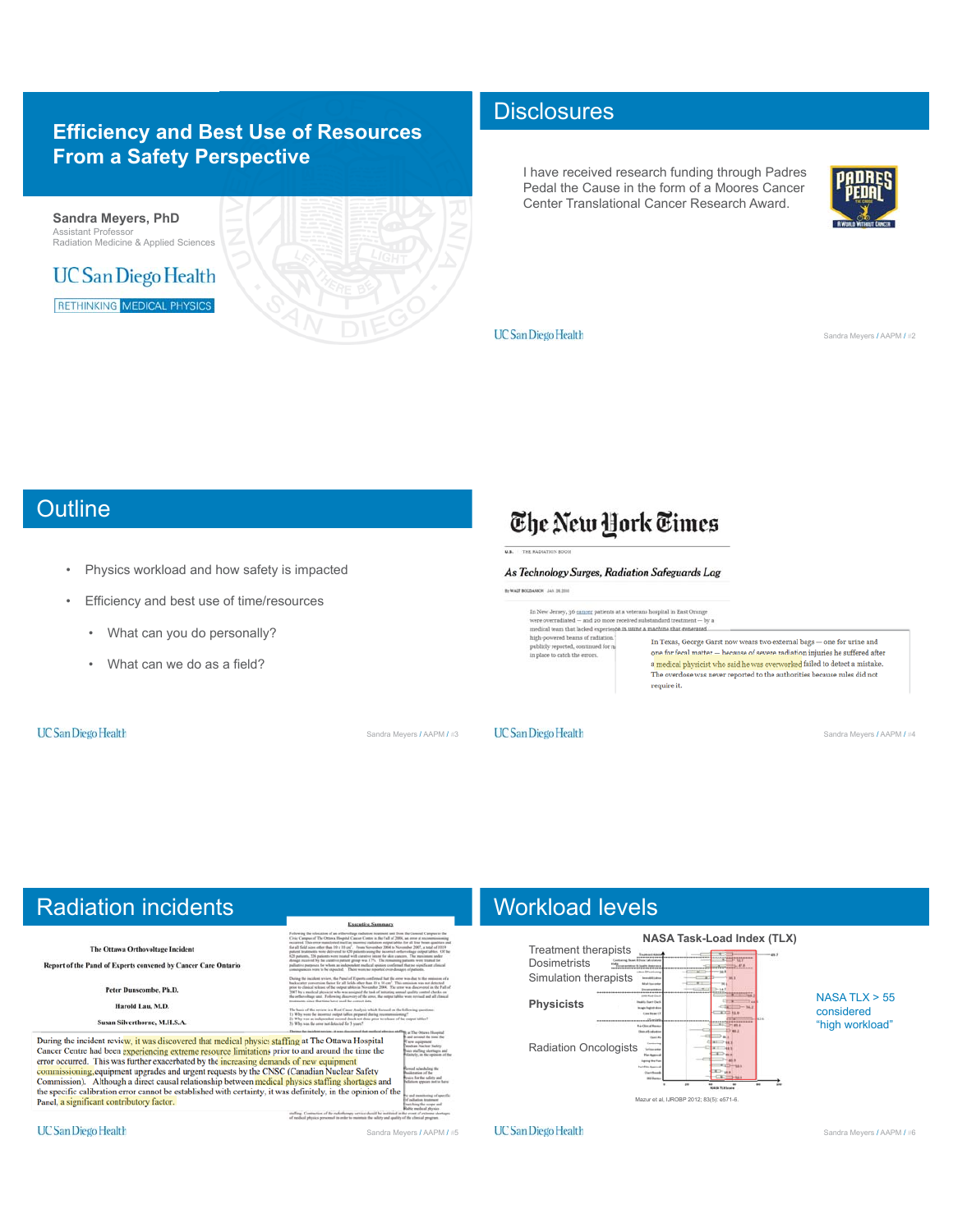

# Efficiency: What can you do?

Obviously there are a lot of things that are outside of your control, but what can you do personally?

#### **Disclosure:**

My personal perspective

# Stay organized

Find a system that works for you, and ideally one that can be taken with you

#### Examples:

- Calendar synced between all devices
- OneNote notes synced to all devices

#### **UC** San Diego Health

Sandra Meyers / AAPM / #9

#### **UC** San Diego Health

Sandra Meyers / AAPM / #10

## Time management

- Work with your daily energy cycle
- Daily highs and lows are normal and should be listened to



# **Prioritize**

- Learn and recognize your own limitations
- You can't do everything





**UC** San Diego Health

Sandra Meyers / AAPM / #12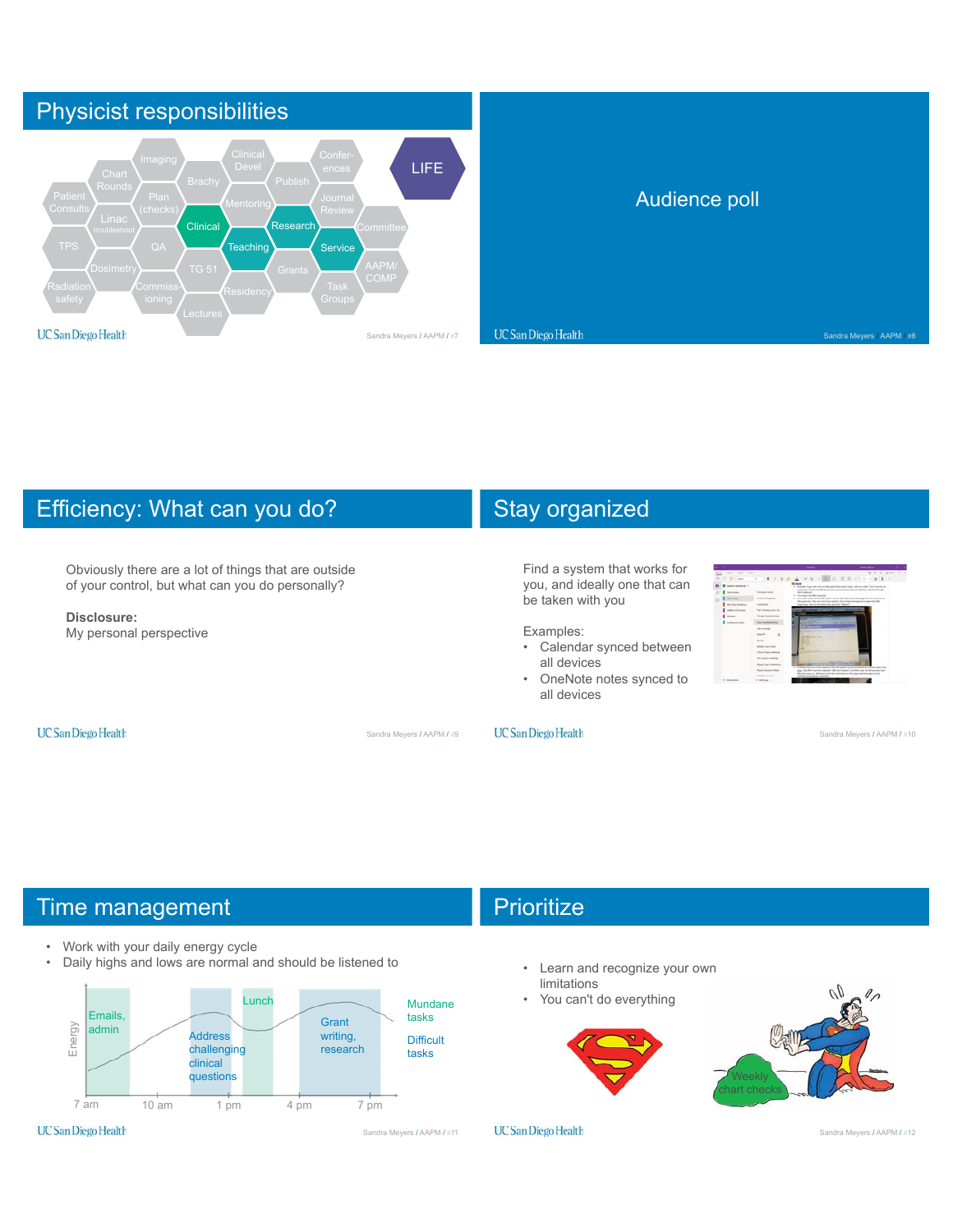## **Prioritize**

• Prioritize your to-do list – what NEEDS to be done, and what can wait?



## Make time for wellness

Find something that makes you happy, and schedule it in





Sandra Meyers / AAPM / #14

**UC** San Diego Health

Sandra Meyers / AAPM / #13

**UC** San Diego Health



## Support network

Surround yourself with good people

- Mentors
- Coworkers
- Past colleagues
- Friends and family

Take time to build and nurture your support network

- Conferences
- Coffee, beers, surfing
- Touch base

#### **UC** San Diego Health



Sandra Meyers / AAPM / #16